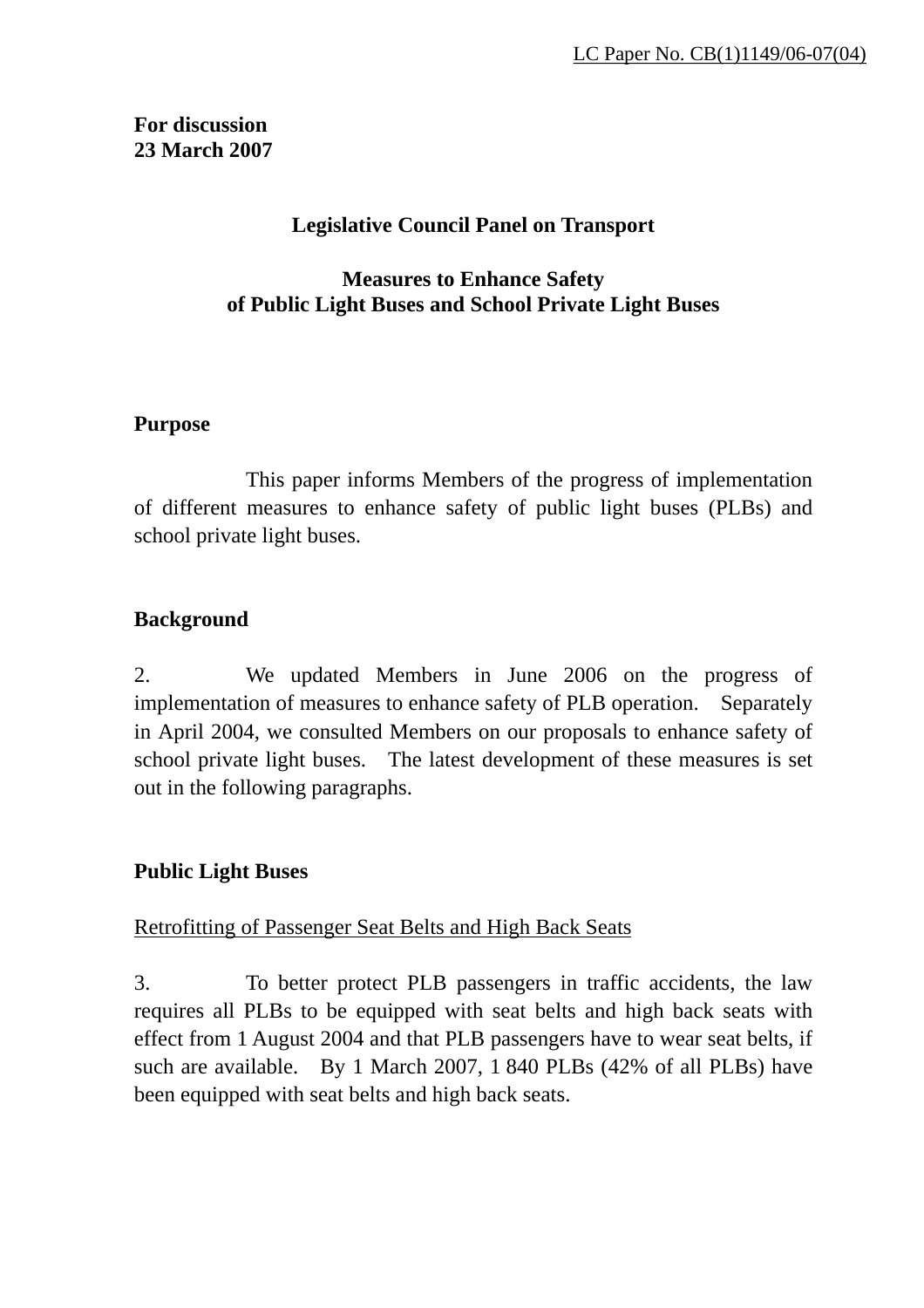4. To assist owners of PLBs registered before 1 August 2004 (without high back seats and seat belts) to retrofit such facilities, the Transport Department (TD) has completed four sets of retrofitting design plans that meet the safety requirements and briefed the trade on the details in September 2006. Since then, 32 PLBs have been retrofitted with passenger seat belts and high back seats. Also, some green minibus (GMB) operators are now implementing their retrofitting programmes with TD's technical advice and assistance. We expect around 80 more GMBs to be retrofitted with such facilities in the coming months.

5. Currently, about 1 145 PLBs have served for eight or more years. As the Administration will shortly be launching a subsidy scheme, where vehicle owners replacing their pre-Euro and Euro I diesel commercial vehicles (including PLBs) with Euro IV models will be given an one-off grant, we believe the majority of these old PLBs will be replaced in the coming year.

# Installation of Vehicle Monitoring System

6. The vehicle monitoring system is essentially a "blackbox" which can keep a full record of the operating conditions of the vehicle for a period of time. Since 2004, TD has been engaging suppliers to carry out trials of such devices on PLBs. The first trial in 2004 was unsuccessful. A further trial carried out by another supplier in the second half of 2006 was also unsuccessful because the device suffered from data loss and damages. TD has since managed to engage a third supplier, who started a six-month trial in October 2006 and installed the system on 23 GMBs running different routes. So far, the trial has been in good progress.

7. In parallel, we have sought the expert advice from the Automotive Industry Development Division of the Hong Kong Productivity Council on the feasibility of retrofitting vehicle monitoring system onto PLBs in Hong Kong. We understand the Panel Secretariat has also written to the universities for advice. We are awaiting the advice and information from these institutions. Meanwhile, we will continue to liaise with various organisations, keep in view overseas practice and explore the feasibility of installing such devices on PLBs.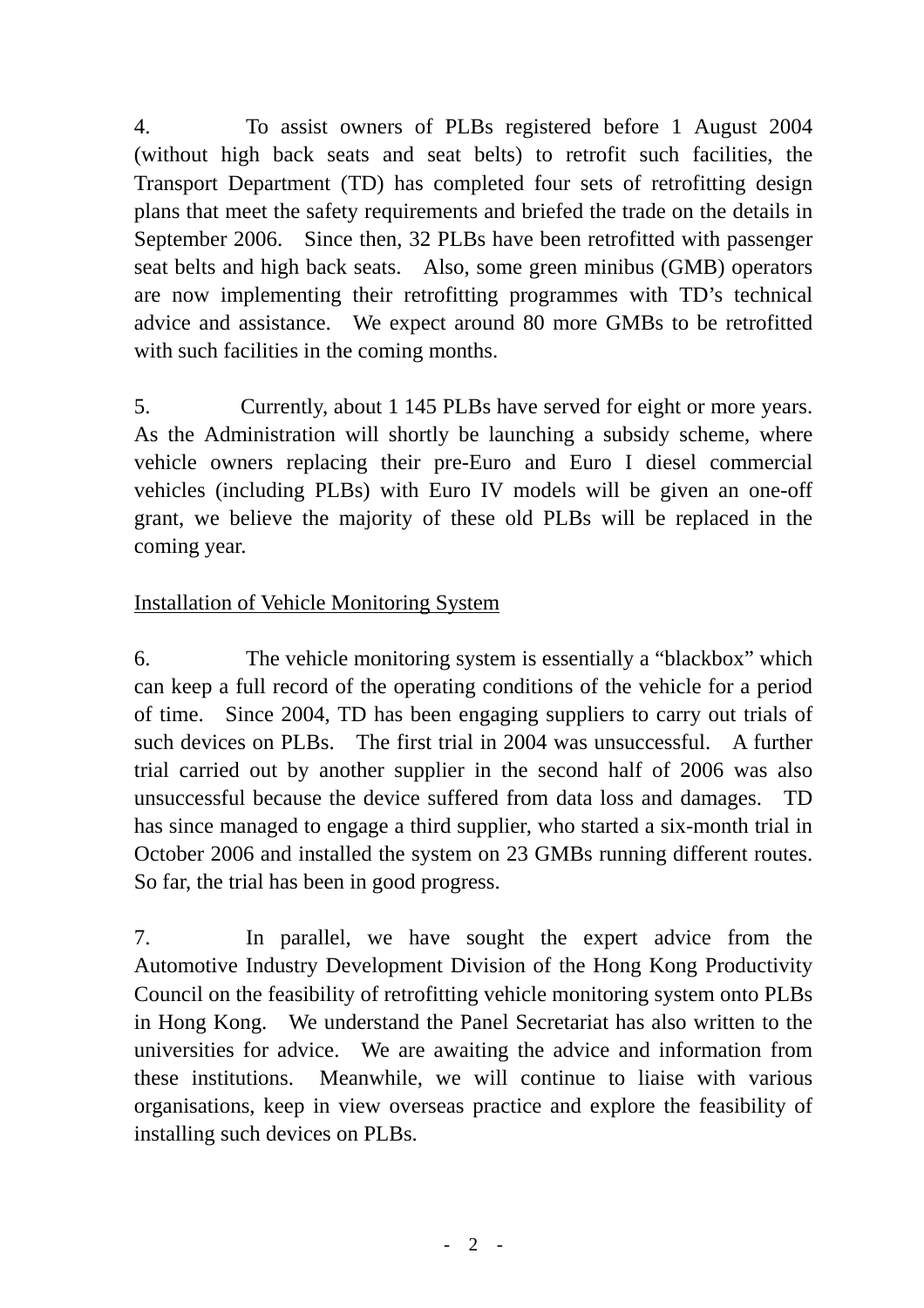# Display of Safety Charter inside PLBs

8. In March 2005, we helped the trade to launch the Safety Charter. So far, about 2 800 PLB drivers have signed the Charter, demonstrating their commitment to safe driving. As suggested by Members and with the support from the trade, TD has designed a simplified version of the Safety Charter in the form of a sticker for displaying inside the PLBs. The stickers have been distributed to all PLB operators. Over 300 GMBs are now posted with Safety Charter stickers, and we expect 500 more GMBs to be posted with the stickers in the coming weeks. TD will continue to encourage GMB operators as well as red minibus drivers and owners to post the stickers.

## Installation of Speed Display Devices (SDDs)

9. SDDs are primarily used to facilitate monitoring by PLB passengers and caution PLB drivers against speeding. In April 2005, mandatory installation of SDDs on PLBs was made a new vehicle licence condition upon issue or renewal of a PLB licence. By now, all PLBs have installed such a device. Meanwhile, we are finalising legislative proposals to make SDDs a standard requirement on PLBs and to make misuse or malfunctioning of the devices an offence. We plan to introduce the relevant legislation into LegCo in the coming quarter.

### Mandatory Display of PLB Driver Name and Complaint Hotline

10. PLB drivers are now required under the Passenger Service Licence conditions to display their name plates at the front of the vehicles while they are on duty. We are finalising the legislative proposal to make it mandatory to display driver's name plate, and plan to introduce the relevant legislation into LegCo in the next quarter.

11. Since November 2005, PLB operators are required under the Passenger Service Licence conditions to display the Transport Complaint Unit hotline inside the PLBs. This new requirement has effectively increased public awareness of the complaint channel. About 90% of the complaints against PLBs are now made via the hotline.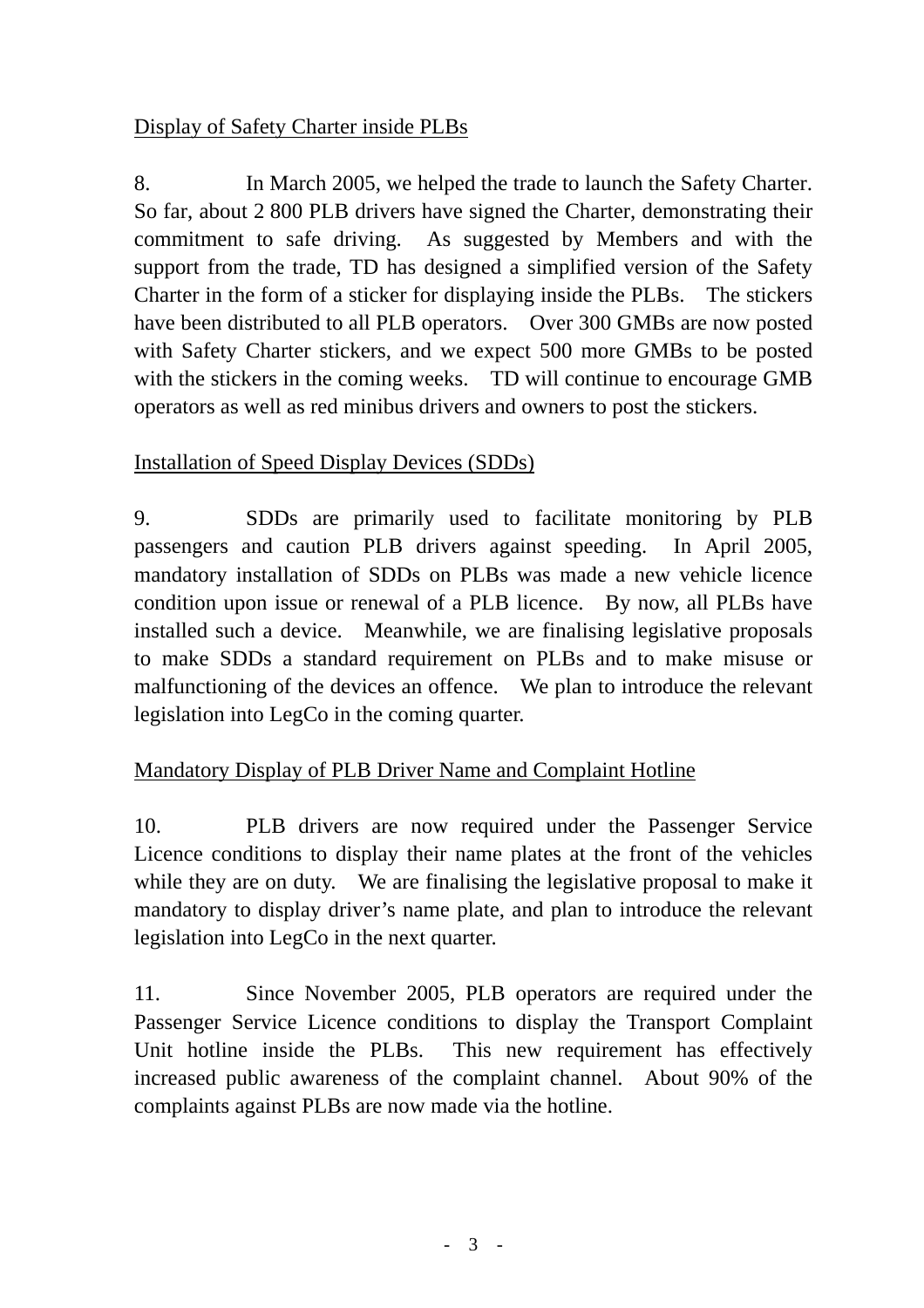# Pre-service Training for Applicants of PLB driving licence

12. With the in-principle support of the PLB trade, we are formulating the details of the proposal to require applicants for PLB licences to attend pre-service training courses that focus on driving behaviour and attitude. We will further consult the trade on the details and prepare the required legislative amendments in due course.

# **School Private Light Buses**

13. At present, there are 1 056 registered school private light buses (commonly known as "nanny vans") in Hong Kong. While the safety record of nanny vans has been generally satisfactory<sup>[1](#page-3-0)</sup>, we consider it important to further enhance their safety, given that the passengers are mostly young children who may not be able to take good care of themselves, particularly in emergency situations. To this end, we consulted this Panel in April 2004 on our proposals to make provision of escorts compulsory for school public light buses with 16 seats or less serving kindergartens, and to require newly registered school transport vehicles to be equipped with safer seats. The latest development is set out below.

# Mandatory Provision of Escorts

14. Escorts can help monitor the behaviour of school children when a school vehicle is in motion. They also provide assistance to the children whenever such is necessary, such as during boarding and alighting. Since February 1997, we have put in place a mandatory requirement for the provision of escorts on school buses with a seating capacity of more than 16 that serve kindergartens and primary schools. Having considered the safety benefits of escorts and the views of parents/guardians, and having consulted the trade, we extended this requirement to nanny vans serving kindergartens with a seating capacity of 16 or less. With effect from 1 September 2005, compulsory provision of escorts is stipulated as a condition in the Passenger Service Licences issued to nanny van operators. The measure has been working well and is generally welcome by parents.

<span id="page-3-0"></span> $\mathbf{1}$ In the past five years, the average number of accidents involving nanny vans on school trips was 9 per year, accounting for 0.06% of the total.